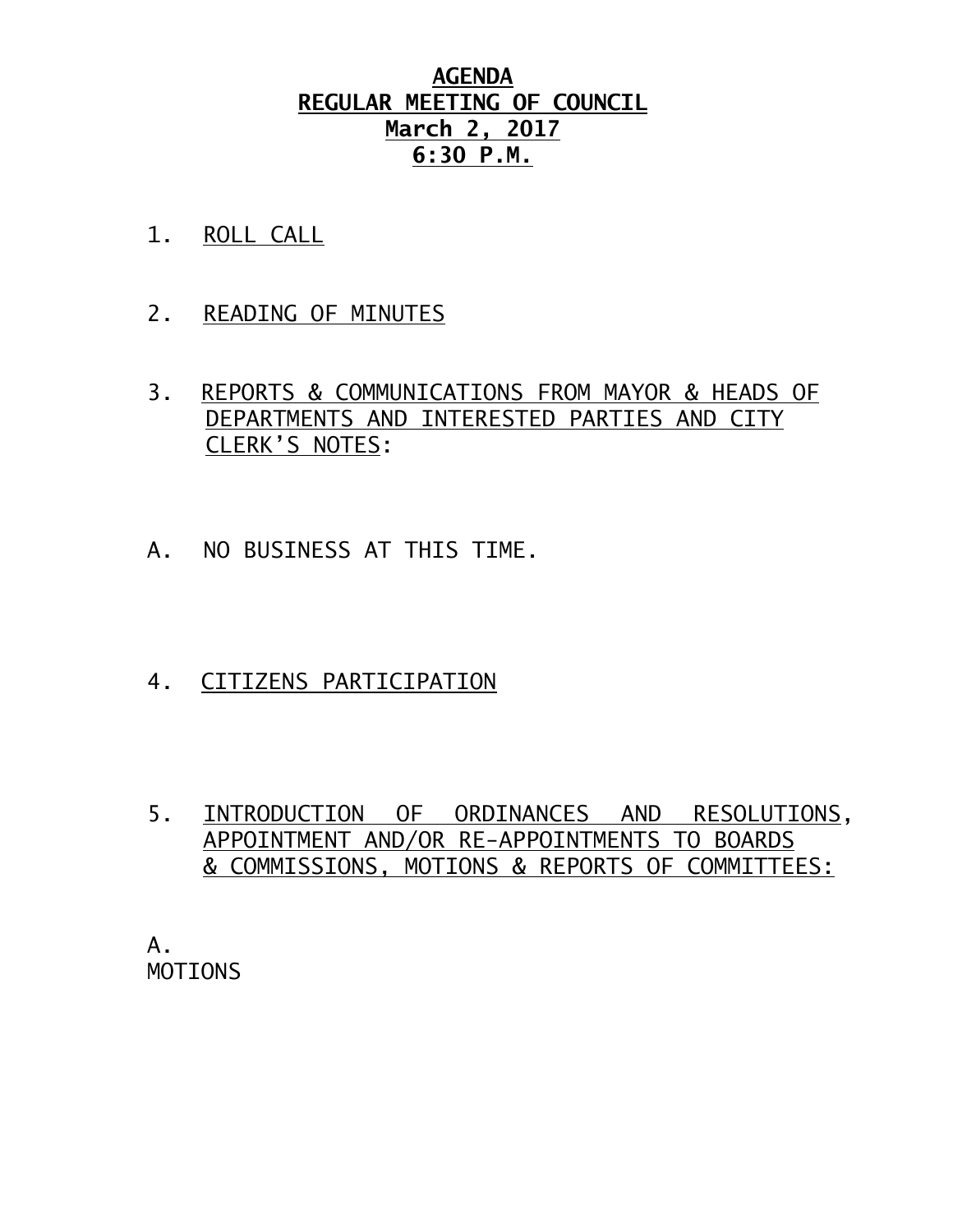FOR INTRODUCTION – AN ORDINANCE – AMENDING FILE OF THE COUNCIL NO. 95, 2015, AN ORDINANCE, ENTITLED "AMENDING FILE OF THE COUNCIL NO. 79, OF 2015, AN ORDINANCE AMENDING FILE OF THE COUNCIL NO. 145 OF 2007 ENTITLED "AN ORDINANCE RENAMING THE EMERGENCY AND MUNICIPAL SERVICES TAX ("EMST") TO LOCAL SERVICE TAX ("LST")" AND BY IMPOSING A WITHHOLDING OF \$52.00 FOR THE CALENDAR YEAR 2015 AND THE SAME SHALL REMAIN IN FULL FORCE AND EFFECT ANNUALLY THEREAFTER BY INCREASING THE LOCAL SERVICES TAX WITHHOLDING FROM \$52.00 TO \$156.00 FOR THE CALENDAR YEAR 2015, AND PROVIDING FOR AN EXEMPTION FROM TAXATION FOR ANY PERSON WHOSE TOTAL EARNED INCOME AND NET PROFITS FROM ALL SOURCES WITHIN THE MUNICIPALITY IS LESS THAN \$15,600.00 FOR THE CALENDAR YEAR 2015 UNDER AND PURSUANT TO THE LOCAL TAX ENABLING ACT, ACT 511 OF 1965, P.L. 1257, 53 P.S. §6924.101 ET*.* SEQ*.,* AND THE MUNICIPALITIES RECOVERY ACT, ACT 47 OF 1987, P.L. 246, 53 P.S. § 11701.101 ET. SEQ*.* AND THEIR RESPECTIVE AMENDMENTS, EFFECTIVE RETROACTIVE TO JANUARY 1, 2016. THIS TAX IS EXPECTED TO GENERATE APPROXIMATELY FOUR-MILLION FIVE-HUNDRED NINETY-FIVE THOUSAND (\$4,595,000.00) DOLLARS IN REVENUE IN CALENDAR YEAR 2017" BY ENABLING THE CITY OF SCRANTON TO CONTINUE TO LEVY THE LOCAL SERVICES TAX AT THE FISCAL YEAR 2016 RATE FOR FISCAL YEAR 2017 FOR A TOTAL MAXIMUM LOCAL SERVICES RATE OF ONE HUNDRED FIFTY-SIX (\$156.00) DOLLARS FOR THE FISCAL YEAR 2017 EFFECTIVE RETROACTIVE TO JANUARY 1, 2017 AND PROVIDING FOR AN EXEMPTION FROM TAXATION FOR ANY PERSON WHOSE TOTAL EARNED INCOME AND NET PROFITS FROM ALL SOURCES WITHIN THE MUNICIPALITY IS LESS THAN \$15,600.00 FOR THE CALENDAR YEAR 2017. (EMERGENCY CERTIFICATE ATTACHED)

B.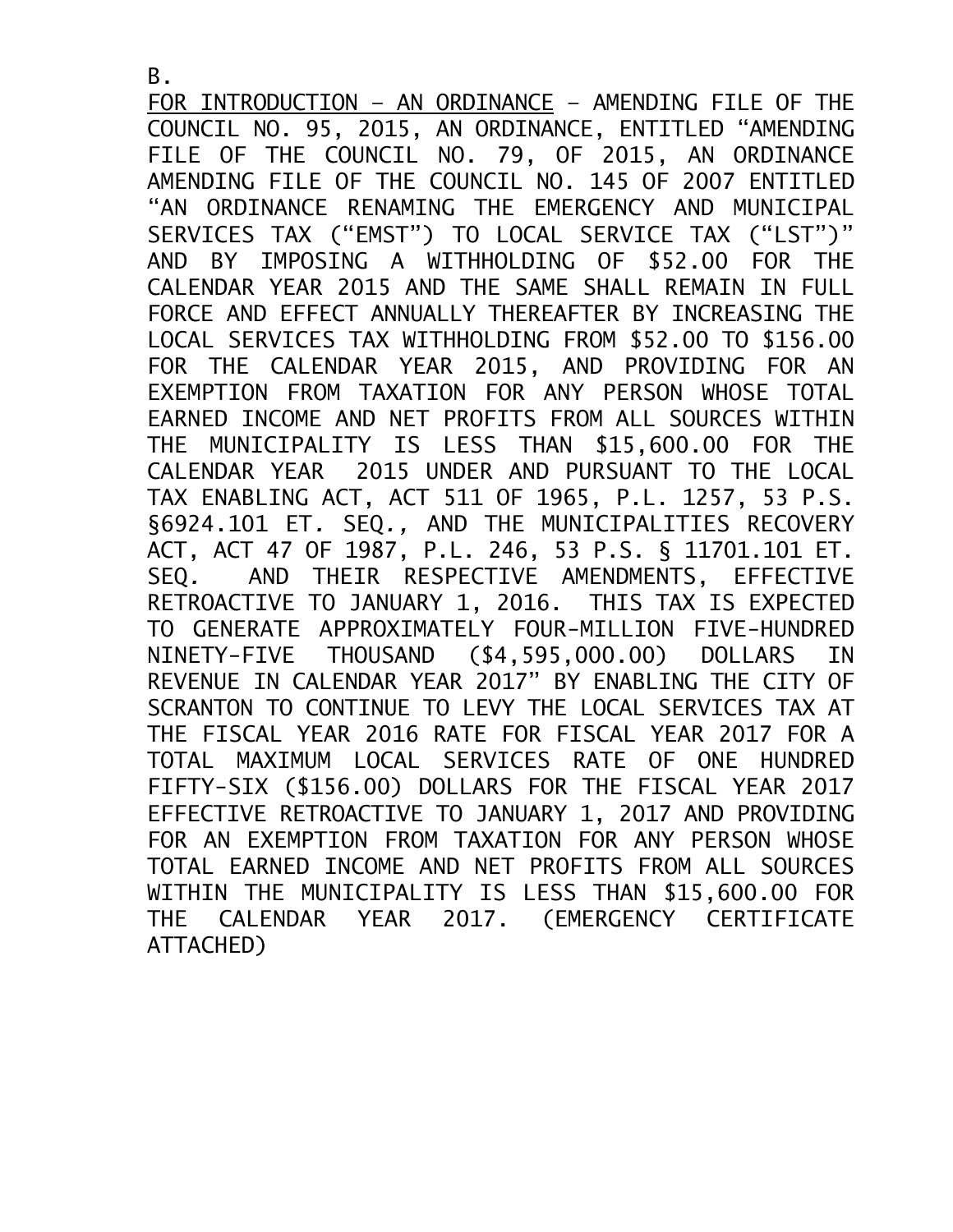## 6. CONSIDERATION OF ORDINANCES - READING BY TITLE

 $A<sub>-</sub>$ 

READING BY TITLE – FILE OF THE COUNCIL NO. 91, 2017 - AN ORDINANCE – AUTHORIZING THE INSTALLATION OF TWO (2) "TWO HOUR PARKING ONLY" RESTRICTIONS MONDAY THROUGH FRIDAY ON THE 500 BLOCK OF CLAY AVENUE DIRECTLY IN FRONT OF THE BETH SHALOM CONGREGATION.

## 7. FINAL READING OF RESOLUTIONS AND ORDINANCES

A.

FOR CONSIDERATION BY THE COMMITTEE ON FINANCE– FOR ADOPTION – FILE OF THE COUNCIL NO. 90, 2017 – AN ORDINANCE – AUTHORIZING THE MAYOR AND OTHER APPROPRIATE CITY OFFICIALS TO APPLY FOR AND EXECUTE A GRANT APPLICATION AND IF SUCCESSFUL A GRANT AGREEMENT AND ACCEPT THE FUNDS RELATED THERETO THROUGH THE BJA FY 17 EDWARD BYRNE JUSTICE ASSISTANCE GRANT ("JAG") PROGRAM SMART POLICING INITIATIVE IN THE AMOUNT OF \$571,847.00 TO IMPLEMENT THE ALTERNATIVE TO ARRESTING ADDICTS PROGRAM.

B.

FOR CONSIDERATION BY THE COMMITTEE ON COMMUNITY DEVELOPMENT– FOR ADOPTION – RESOLUTION NO. 120, 2017 – ACCEPTING THE RECOMMENDATION OF THE HISTORICAL ARCHITECTURE REVIEW BOARD ("HARB") AND APPROVING THE CERTIFICATE OF APPROPRIATENESS FOR PATRICK QUINN, 607 SUNSET ST., CLARKS SUMMIT, PA, FOR INSTALLATION OF LETTERING THAT WILL BE THERMOFORMED DIMENSIONAL CELLULOSE ACETATE BUTYRATE PLASTIC PIN MOUNTED INDUSTRY STANDARD, TIMES NEW ROMAN, COPPER COLORED THAT WILL READ AV RESTAURANT & LOUNGE, 320 PENN AVE. FRONT DOOR APPROVED FOR CURRENT RED COLOR OR MAY BE CHANGED TO BLACK OR MAHOGANY WITHOUT HAVING TO GO BEFORE HARB AGAIN.